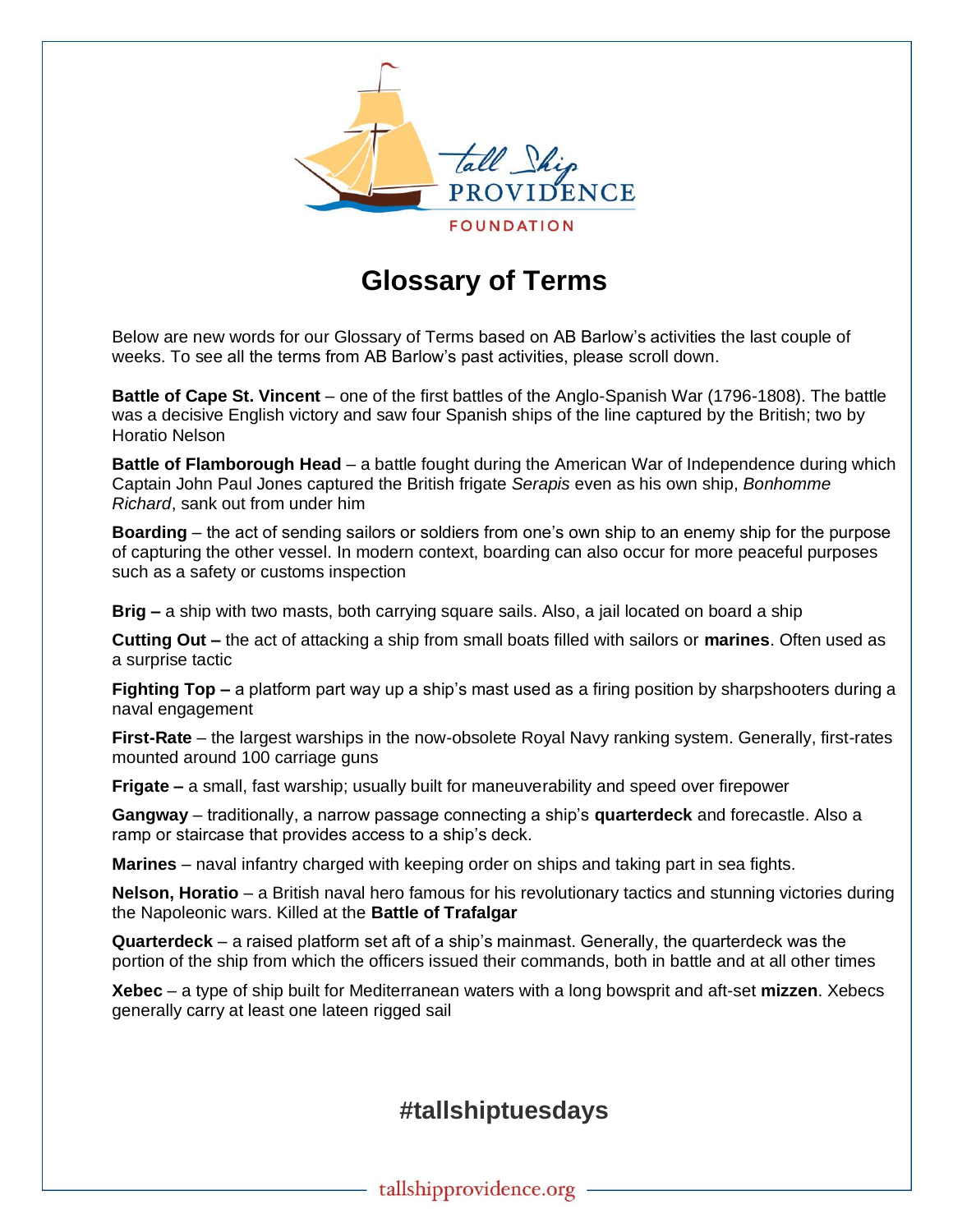

## **Words from Previous Glossary of Terms**

**Aft** – near the stern; toward the rear of the vessel

Aft Cabin –often called the captain's cabin, a large cabin at the stern of the vessel

**Anchor** – the device by which, when dropped to the bottom, the vessel is held fast

**Battle of Lake Erie** – an important naval battle in the war of 1812, in which American commodore Oliver Hazare Perry defeated a British squadron

**Battle of Trafalgar –** a major naval victory for the British over the combined forces of the French and Spanish during the Napoleonic wars

**Belay –** to make fast or tie off a line

**Belaying Pin –** a wooden or metal pin to which lines are secured aboard ship

**Binnacle** – a box near the helm containing the compass

**Boarding Pike –** a long-handled spear-like weapon used for repelling an enemy boarding party

**Boatswain/Bosun –** officer in charge of a ship's deck department. Supervises the hands working on deck and sees to some aspects of ship maintenance

**Boom** – a spar used to extend the foot of a fore-and-aft sail or studding sail

**Bow** – the front of the ship, the rounded part of a vessel forward

**Bowsprit** – a large and strong spar, standing from the bow of a vessel

**Careening** – intentionally grounding a ship so that work can be done on the hull. Used especially when dry docks are not accessible

**Cask –** a barrel used for storing provisions aboard ship

**Chafing Gear** – pads, mats, ropes and other materials tied around pieces of rigging to protect them from rubbing on spars and other parts of the rig

**Cleat** – a piece of hardware with a 'horn' at either end, often affixed to a ship's deck, rail, or to a dock, to which line can be made fast

**Coiling –** the act of placing a line or rope into a series of loops for ease of storage

**Copper** – a type of metal used to protect the hulls of ships from marine growth

**Cordage** – a general term for line or rope

**Deck prism** – a prism of glass fitted into the deck to allow light into the compartment below

**Dirk –** a very short sword, traditionally carried by midshipmen in the Royal Navy

**Docking** – the act of poking holes in biscuits prior to baking to prevent them from rising and to allow the moisture to escape

**Dry Dock –** a basin for working on the hulls of ships. The dry dock is filled with water and the ship floated in. Then the water is pumped out, giving access to the hull below the waterline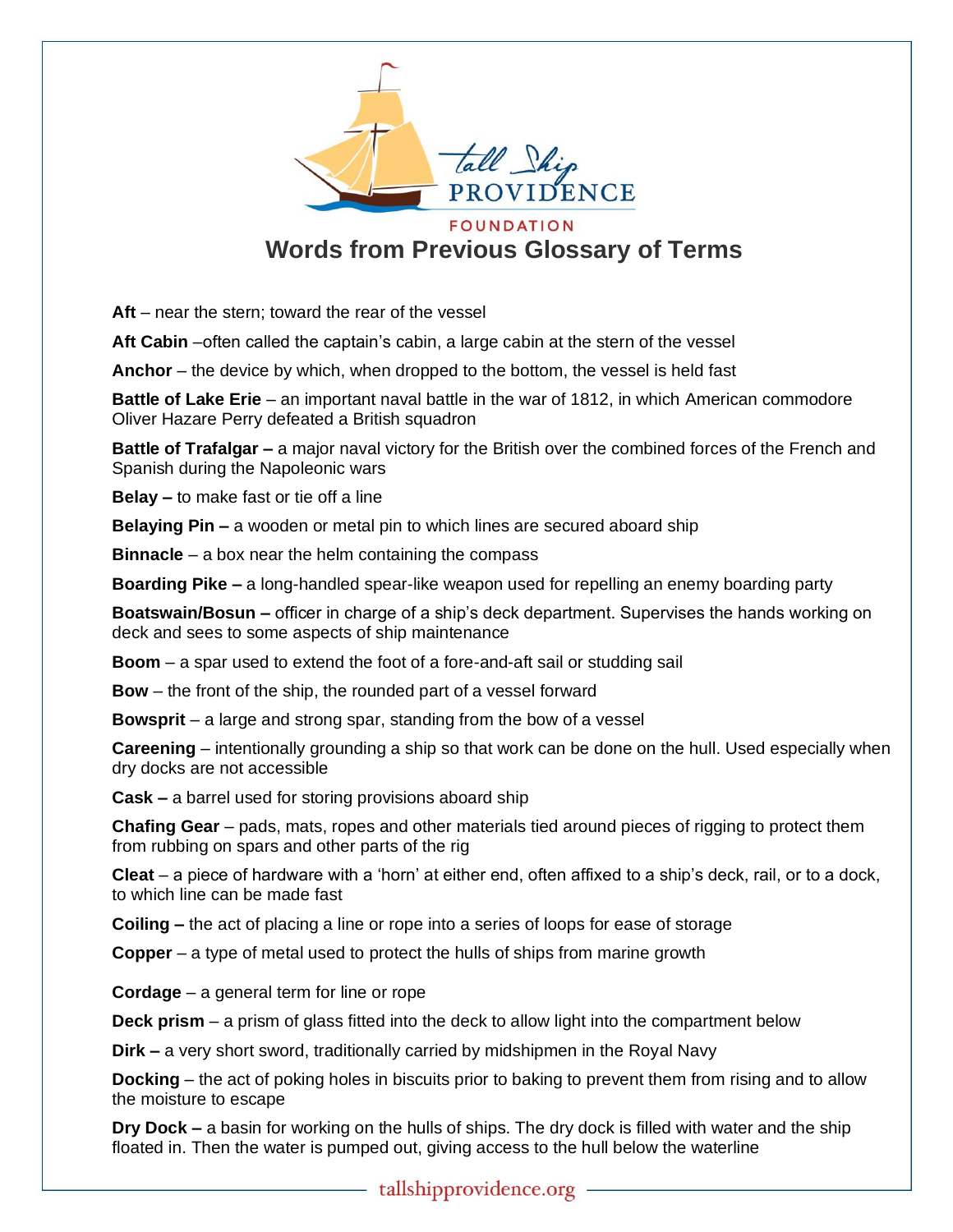

### **FOUNDATION**

**Dunderfunk** – a foodstuff made of pounded biscuit, molasses, beef fat and water mixed together and baked brown in a pan

**Figure Eight** – twisting line into the shape of the number '8.' Also, a type of knot often used as a stopper knot

**Fore** – toward the front of the vessel, used to distinguish the forward part of a vessel or things in that direction

**Foxes –** pieces of scrap line made by twisting together several strands or yarns

**Galley** – a type of ship propelled mainly by oars (although galleys may carry sails as well). Also, a ship's kitchen

**Gantline** – a line rove through a single block on a mast used for raising sailors, tools, pieces or rigging, or other necessary items aloft

**Guns** – armament with a naval carriage; the original *Providence* had 12 four-pound guns and 14 small rail guns

**Gunwale –** the top edge of a ship's hull

**Hand, Reef & Steer –** traditional qualifications of an able seaman, to hand is to take in or furl a sail and to reef is to shorten sail and to steer is to take a turn at the helm

**Hardtack** – one of many names for an unleavened biscuit made of flower and water, and sometimes salt, eaten at sea by Sailors

**Helmsman** – the Sailor stationed at the ship's helm (wheel) in charge of steering and keeping a straight course

**HMS Beagle** – a Royal Navy 10-gun brig-sloop famous for conveying naturalist Charles Darwin around the world

**Hull –** the structure of a ship, including bottom, sides, and deck

**Idler** – any member of a ship's company not required to stand regular watch. In many navies, this often included warrant officers, such as the surgeon, gunner, and cook

**Jibboom** – the boom rigged out beyond the bowsprit to which the tack of a jib is lashed

**Kink** – an undesirable twist or bend in a line

**Lay** – the way in which a rope's strands are twisted together (for example, a rope that is laid righthanded has its strands twisted together to the right)

**Line** – a piece or rope being employed for a specific task aboard ship (for example, a sheet or halyard)

**Locking Hitch** – a simple knot used for making a line off to a cleat or belaying pin

**Main deck** – the largest deck on a vessel

**Main hold** – cargo hold, also holds provisions, spare parts and sailors

**Marline** – light, two-stranded line; often tarred and used for seizing

**Marlinespike** – a tapered metal spike used to separate strands of rope, untie knots and as a handle for hauling away on seizings, whippings, etc.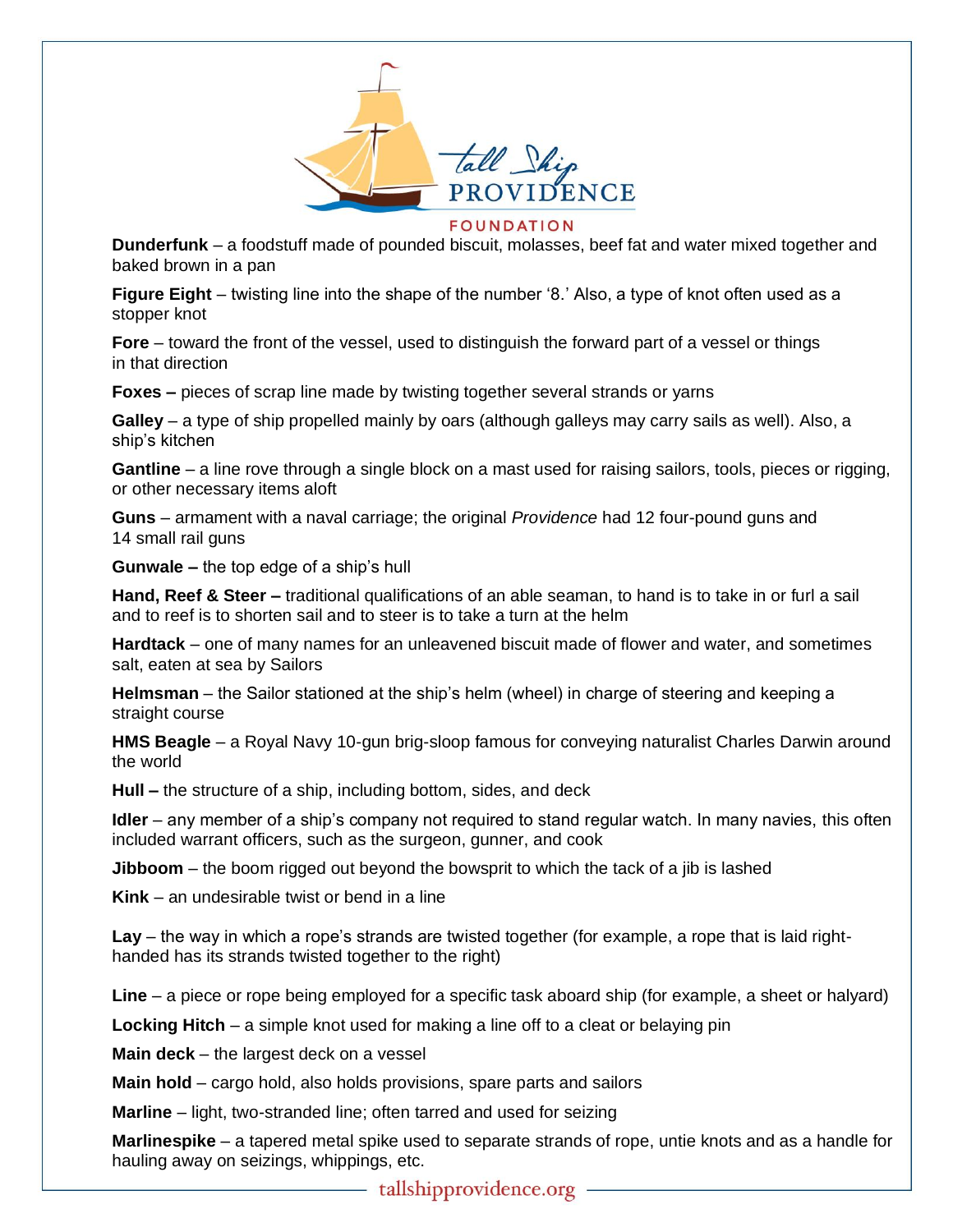

### **FOUNDATION**

**Mast** – a spar set upright from the deck to support rigging, yards and sails

**Merchant Service** – the industry concerned with commercial shipping ventures (i.e., non-military)

**Midshipman** – the most junior commissioned officer rank in many navies

**Mizzen** – the aftmost mast on a ship of three or more masts. On a two masted vessel, the aftmost mast is only the mizzen if it is shorter than the other mast.

**Pin Rail –** a rail - either free-standing or build into a ship bulwark - that holds belaying pins

**Pitch** – a sticky substance used to caulk the seams of ships. Also the motion of a ship at its transverse axis.

**Port** – the left side of a vessel, looking forward, used in place of "larboard"

**Purser** – officer-in-charge of the ship's finances, including purchasing provisions such as biscuits, salt, meat and rum

**Quarter Deck** – raised deck toward the stern where navigation and command of the vessel take place

**Rating** – denotes a Sailor's rank, responsibilities and rate of pay (i.e., able seaman, ordinary seaman, boy, etc.)

**Rigging** – the lines and ropes that hold the masts, spars and sails

**Rudder –** a flat, hinged protuberance near the stern of a ship that allows it to steer

**Sail Making** – the work of mending, replacing and sewing sails; the sail maker would often advise on how best to set and trim sails

**Scotch Coffee** – burnt biscuit dissolved in hot water

**Sea Chest** – a large box used by Sailors to hold their worldly possessions; sea chests were much more common in the merchant and whaling services than in the Navy, where space was limited, and Sailors generally used sea bags instead

**Seamanship** – the skills and techniques used in handling a ship at sea

**Seizing** – method of binding two ropes or objects together involving wrapping them tightly with line

**Shrouds** – a set of ropes reaching from the mastheads to the vessel's sides to support the mast

**Spar** – the general term for all masts, yards, booms, gaffs, and other such timbers

**Spike Hitch** – a simple knot for transforming a marlinspike into a handle for pulling line tight

**Splice** – weaving together to strands of separate ropes to form one longer rope

**Starboard** – on the right side of the boat, looking forward

**Stern** – the aft end of a vessel

**Steward** – in navies of the 17<sup>th</sup> – 19<sup>th</sup> centuries, a member of the crew assigned to work as a sort of servant or helper for senior officers

**USS Constitution** – the oldest commissioned naval vessel now afloat; one of six frigates authorized by the Naval Act of 1794; the ship is also known as Old Iron Sides